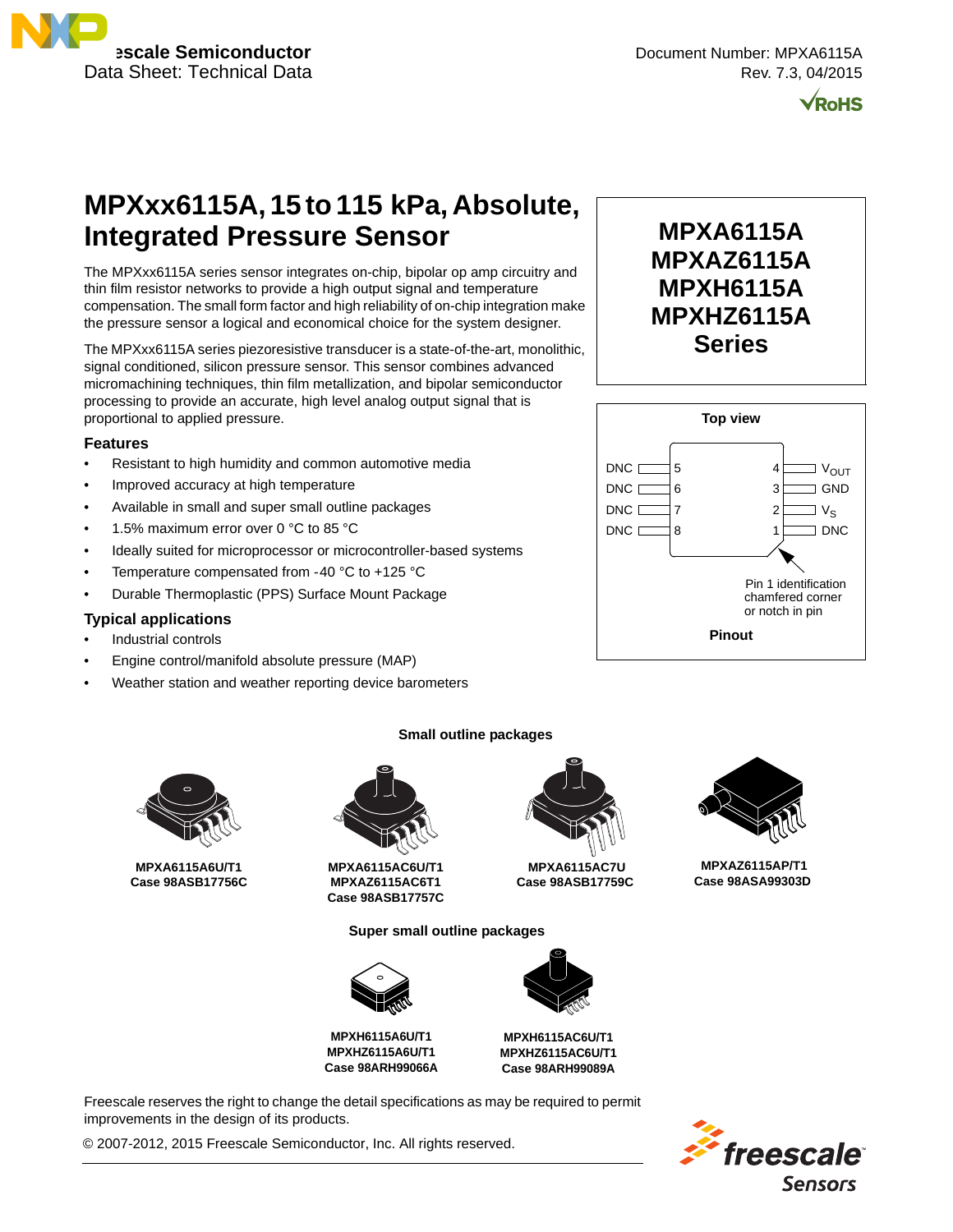| <b>Ordering information</b>                                     |                 |             |             |               |             |                      |                     |                 |                  |
|-----------------------------------------------------------------|-----------------|-------------|-------------|---------------|-------------|----------------------|---------------------|-----------------|------------------|
| Device name                                                     |                 |             |             | # of Ports    |             | <b>Pressure type</b> |                     |                 | <b>Device</b>    |
|                                                                 | <b>Shipping</b> | Package     | <b>None</b> | <b>Single</b> | <b>Dual</b> | Gauge                | <b>Differential</b> | <b>Absolute</b> | marking          |
| Small outline package (MPXA6115A series)                        |                 |             |             |               |             |                      |                     |                 |                  |
| <b>MPXA6115A6U</b>                                              | Rails           | 98ASB17756C | $\bullet$   |               |             |                      |                     | $\bullet$       | <b>MPXA6115A</b> |
| MPXA6115A6T1                                                    | Tape and Reel   | 98ASB17756C | $\bullet$   |               |             |                      |                     | ٠               | <b>MPXA6115A</b> |
| MPXA6115AC6U                                                    | Rails           | 98ASB17757C |             | ٠             |             |                      |                     | ٠               | <b>MPXA6115A</b> |
| MPXA6115AC6T1                                                   | Tape and Reel   | 98ASB17757C |             | $\bullet$     |             |                      |                     | $\bullet$       | <b>MPXA6115A</b> |
| MPXA6115AC7U                                                    | Rails           | 98ASB17759C |             | $\bullet$     |             |                      |                     | $\bullet$       | <b>MPXA6115A</b> |
| Small outline package (Media resistant gel) (MPXAZ6115A series) |                 |             |             |               |             |                      |                     |                 |                  |
| MPXAZ6115AC6T1                                                  | Tape and Reel   | 98ASB17757C |             | $\bullet$     |             |                      |                     | $\bullet$       | MPXAZ6115A       |
| MPXAZ6115AP                                                     | Trays           | 98ASA99303D |             | ٠             |             |                      |                     | ٠               | MPXAZ6115A       |
| MPXAZ6115APT1                                                   | Tape and Reel   | 98ASA99303D |             | ٠             |             |                      |                     | ٠               | MPXAZ6115A       |
| Super small outline package (MPXH6115A series)                  |                 |             |             |               |             |                      |                     |                 |                  |
| MPXH6115A6U                                                     | Rails           | 98ARH99066A | $\bullet$   |               |             |                      |                     | $\bullet$       | <b>MPXH6115A</b> |
| MPXH6115A6T1                                                    | Tape and Reel   | 98ARH99066A | $\bullet$   |               |             |                      |                     | $\bullet$       | <b>MPXH6115A</b> |
| MPXH6115AC6U                                                    | Rails           | 98ARH99089A |             | $\bullet$     |             |                      |                     | $\bullet$       | <b>MPXH6115A</b> |
| MPXH6115AC6T1                                                   | Tape and Reel   | 98ARH99089A |             | $\bullet$     |             |                      |                     | ٠               | MPXH6115A        |
| Small outline package (Media resistant gel) (MPXHZ6115A series) |                 |             |             |               |             |                      |                     |                 |                  |
| MPXHZ6115A6U                                                    | Rails           | 98ARH99066A | $\bullet$   |               |             |                      |                     | $\bullet$       | MPXHZ6115A       |
| MPXHZ6115A6T1                                                   | Tape and Reel   | 98ARH99066A | ٠           |               |             |                      |                     | $\bullet$       | MPXHZ6115A       |
| MPXHZ6115AC6U                                                   | Rails           | 98ARH99089A |             | ٠             |             |                      |                     | ٠               | MPXHZ6115A       |
| MPXHZ6115AC6T1                                                  | Tape and Reel   | 98ARH99089A |             | $\bullet$     |             |                      |                     |                 | MPXHZ6115A       |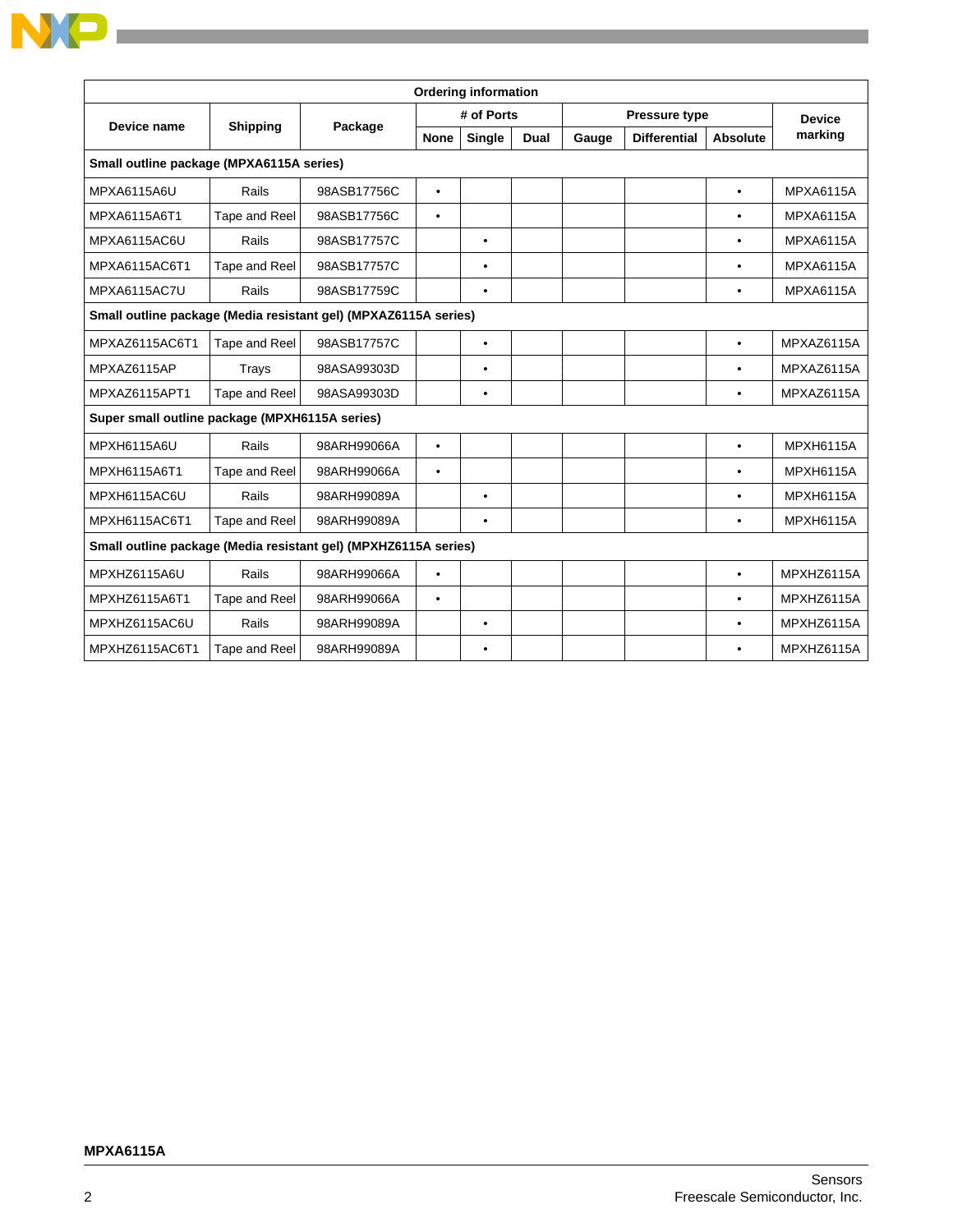

## **Contents**

### **Related Documentation**

The MPXxx6115A device features and operations are described in a variety of reference manuals, user guides, and application notes. To find the most-current versions of these documents:

1. Go to the Freescale homepage at:

#### <http://www.freescale.com/>

- 2. In the Keyword search box at the top of the page, enter the device number MPXxx6115A.
- 3. In the Refine Your Result pane on the left, click on the Documentation link.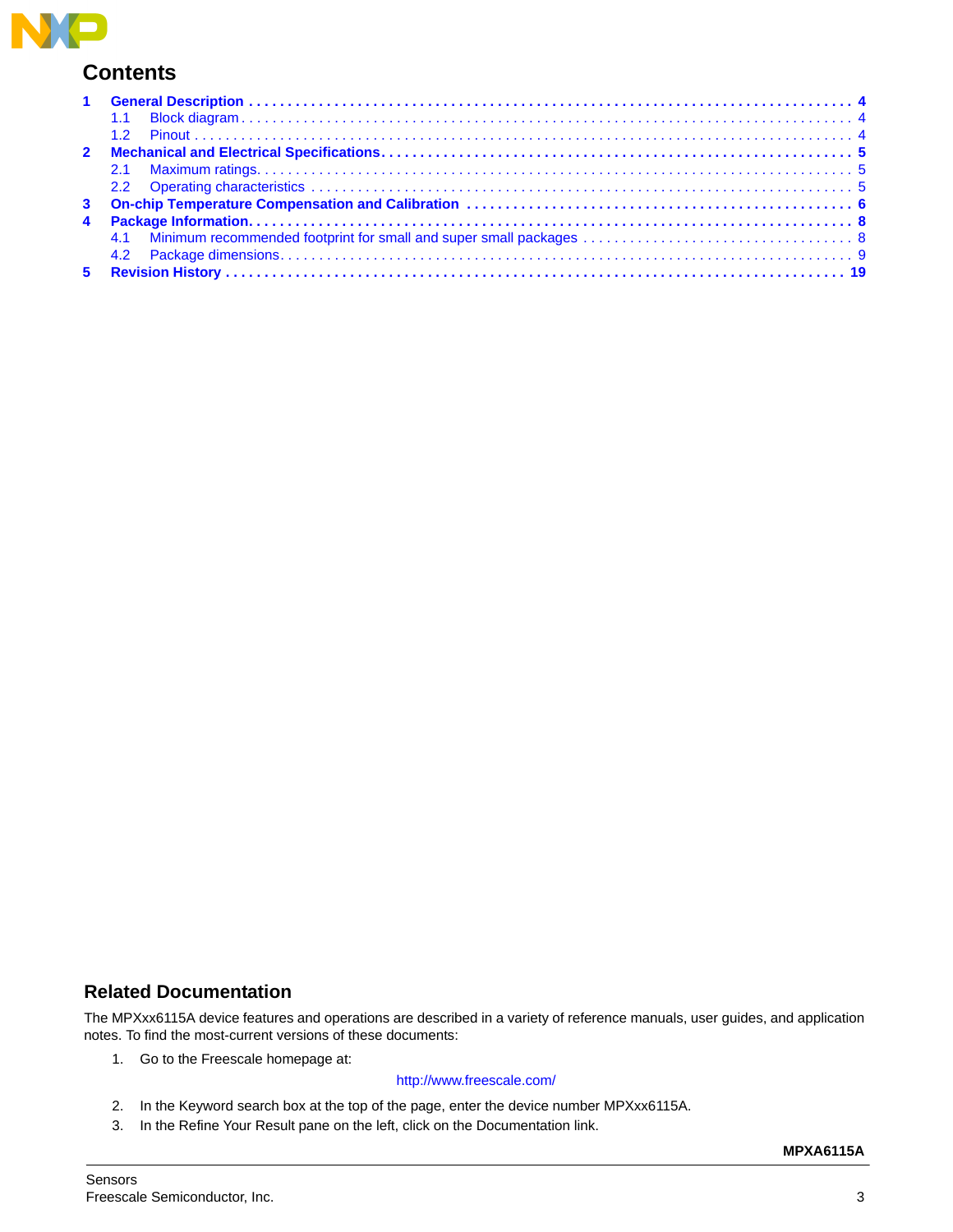

## <span id="page-3-0"></span>**1 General Description**

### <span id="page-3-1"></span>**1.1 Block diagram**

[Figure 1](#page-3-3) shows a block diagram of the internal circuitry integrated on a pressure sensor chip.



**Figure 1. Fully integrated pressure sensor schematic**

### <span id="page-3-3"></span><span id="page-3-2"></span>**1.2 Pinout**



Pin 1 identification, chamfered corner or notch in pin



#### **Table 1. Pin functions**

| <b>Pin</b> | <b>Name</b>      | <b>Function</b>                                                                       |
|------------|------------------|---------------------------------------------------------------------------------------|
|            | <b>DNC</b>       | Do not connect to external circuitry or ground. Pin 1 is denoted by chamfered corner. |
|            | ٧s               | Voltage supply                                                                        |
| 3          | <b>GND</b>       | Ground                                                                                |
| 4          | V <sub>OUT</sub> | Output voltage                                                                        |
| 5          | <b>DNC</b>       | Do not connect to external circuitry or ground.                                       |
| 6          | <b>DNC</b>       | Do not connect to external circuitry or ground.                                       |
|            | <b>DNC</b>       | Do not connect to external circuitry or ground.                                       |
| 8          | <b>DNC</b>       | Do not connect to external circuitry or ground.                                       |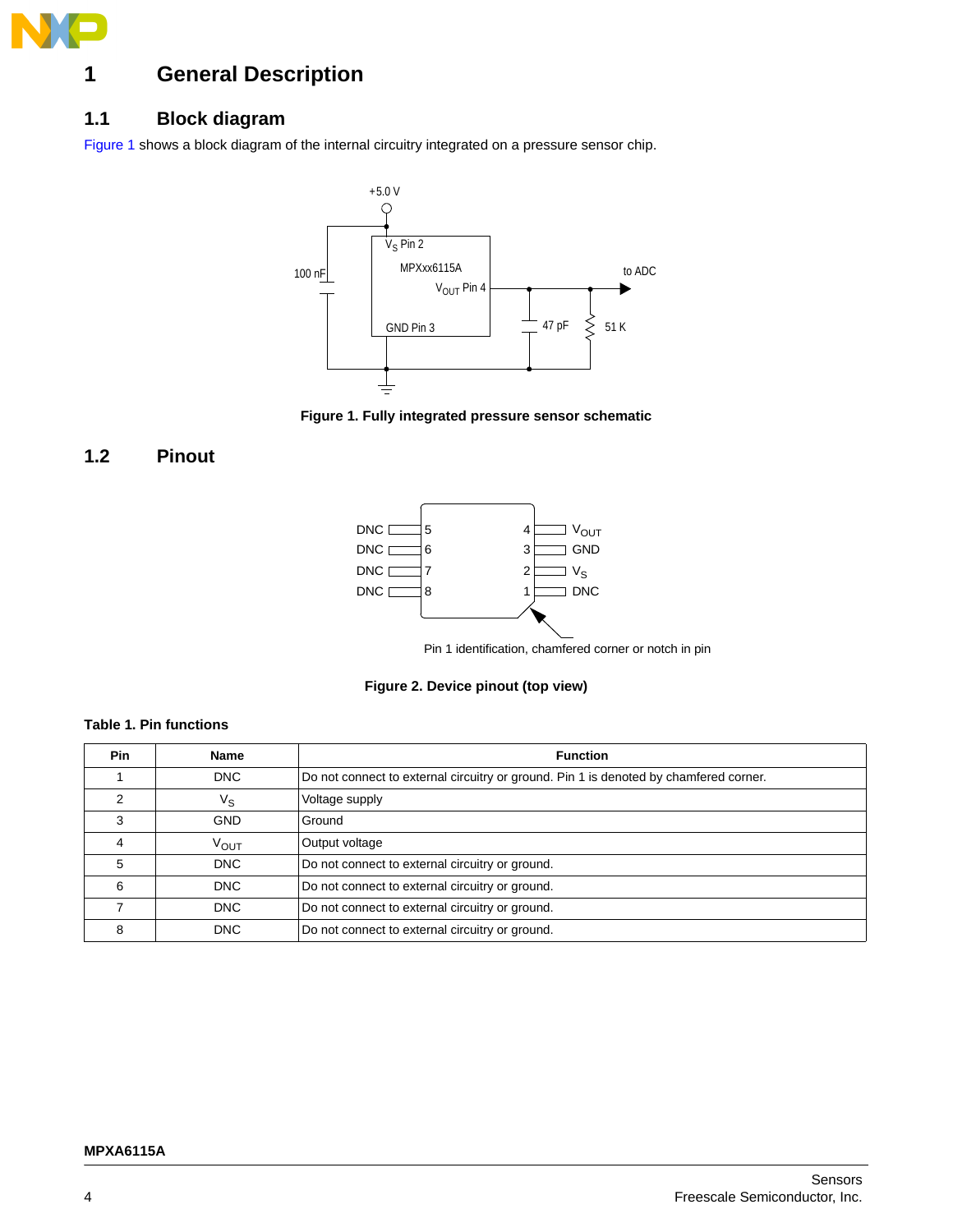

## <span id="page-4-0"></span>**2 Mechanical and Electrical Specifications**

### <span id="page-4-1"></span>**2.1 Maximum ratings**

#### **Table 2. Maximum ratings(1)**

| Rating                                                         | Symbol                     | Value                             | <b>Units</b> |
|----------------------------------------------------------------|----------------------------|-----------------------------------|--------------|
| Maximum pressure $(P1 > P2)$                                   | $P_{\text{max}}$           | 400                               | kPa          |
| Storage temperature                                            | ${\mathsf T}_{\text{stg}}$ | -40 $\degree$ to +125 $\degree$   | °C           |
| Operating temperature                                          | $\mathsf{I}_{\mathsf{A}}$  | -40 $^{\circ}$ to +125 $^{\circ}$ | °C           |
| Output source current @ full-scale output <sup>(2)</sup>       | $L_0$ <sup>+</sup>         | 0.5                               | mAdc         |
| Output sink current $@$ minimum pressure offset <sup>(2)</sup> | $^{\prime}$ o              | $-0.5$                            | mAdc         |

1.Exposure beyond the specified limits may cause permanent damage or degradation to the device.

2. Maximum output current is controlled by effective impedance from  $V_{OUT}$  to GND or  $V_{OUT}$  to  $V_S$  in the application circuit.

## <span id="page-4-2"></span>**2.2 Operating characteristics**

#### **Table 3. Operating characteristics** ( $V_S = 5.0$  Vdc,  $T_A = 25$  °C unless otherwise noted, P1 > P2)

| <b>Characteristic</b>                                                      | Symbol           | Min   | Typ   | Max   | Unit                 |
|----------------------------------------------------------------------------|------------------|-------|-------|-------|----------------------|
| Pressure range                                                             | $P_{OP}$         | 15    |       | 115   | kPa                  |
| Supply voltage <sup>(1)</sup>                                              | $V_{\rm S}$      | 4.75  | 5.0   | 5.25  | Vdc                  |
| Supply current                                                             | $I_{\Omega}$     |       | 6.0   | 10    | mAdc                 |
| Minimum pressure offset <sup>(2)</sup> (0 °C to 85° C) @ $V_S$ = 5.0 Volts | $V_{\text{off}}$ | 0.133 | 0.200 | 0.268 | Vdc                  |
| Full-scale output <sup>(3)</sup> (0 °C to 85° C) @ $V_s = 5.0$ Volts       | V <sub>FSO</sub> | 4.633 | 4.700 | 4.768 | Vdc                  |
| Full-scale span <sup>(4)</sup> (0 °C to 85° C) @ $V_S = 5.0$ Volts         | V <sub>FSS</sub> | 4.433 | 4.500 | 4.568 | Vdc                  |
| Accuracy <sup>(5)</sup> (0 °C to 85° C)                                    |                  |       |       | ±1.5  | $\%V$ <sub>FSS</sub> |
| Sensitivity                                                                | V/P              |       | 45.0  |       | mV/kPa               |
| Response time <sup>(6)</sup>                                               | $t_{\mathsf{R}}$ |       | 1.0   |       | ms                   |
| Warm-up time <sup>(7)</sup>                                                |                  |       | 20    |       | ms                   |
| Offset stability <sup>(8)</sup>                                            |                  |       | ±0.25 |       | $\%V_{FSS}$          |

1.Device is ratiometric within this specified excitation range.

2. Offset  $(V_{off})$  is defined as the output voltage at the minimum rated pressure.

3. Full-scale output  $(V_{FSO})$  is defined as the output voltage at the maximum or full-rated pressure.

4. Full-scale span (V<sub>FSS</sub>) is defined as the algebraic difference between the output voltage at full-rated pressure and the output voltage at the minimum rated pressure.

5.Accuracy is the deviation in actual output from nominal output over the entire pressure range and temperature range as a percent of span at 25 °C due to all sources of error including the following:

| Linearity:           | Output deviation from a straight line relationship with pressure over the specified pressure range.                                                                                                                                              |
|----------------------|--------------------------------------------------------------------------------------------------------------------------------------------------------------------------------------------------------------------------------------------------|
|                      | Temperature Hysteresis: Output deviation at any temperature within the operating temperature range, after the temperature is cycled to<br>and from the minimum or maximum operating temperature points, with zero differential pressure applied. |
| Pressure Hysteresis: | Output deviation at any pressure within the specified range, when this pressure is cycled to and from minimum or<br>maximum rated pressure at 25 °C.                                                                                             |
| TcSpan:              | Output deviation over the temperature range of 0 °C to 85 °C, relative to 25 °C.                                                                                                                                                                 |
| TcOffset:            | Output deviation with minimum pressure applied, over the temperature range of 0 °C to 85 °C, relative to 25 °C.                                                                                                                                  |

6.Response time is defined as the time for the incremental change in the output to go from 10% to 90% of its final value when subjected to a specified step change in pressure.

7.Warm-up time is defined as the time required for the product to meet the specified output voltage after the pressure has been stabilized.

8.Offset stability is the product's output deviation when subjected to 1000 cycles of pulsed pressure, temperature cycling with bias test.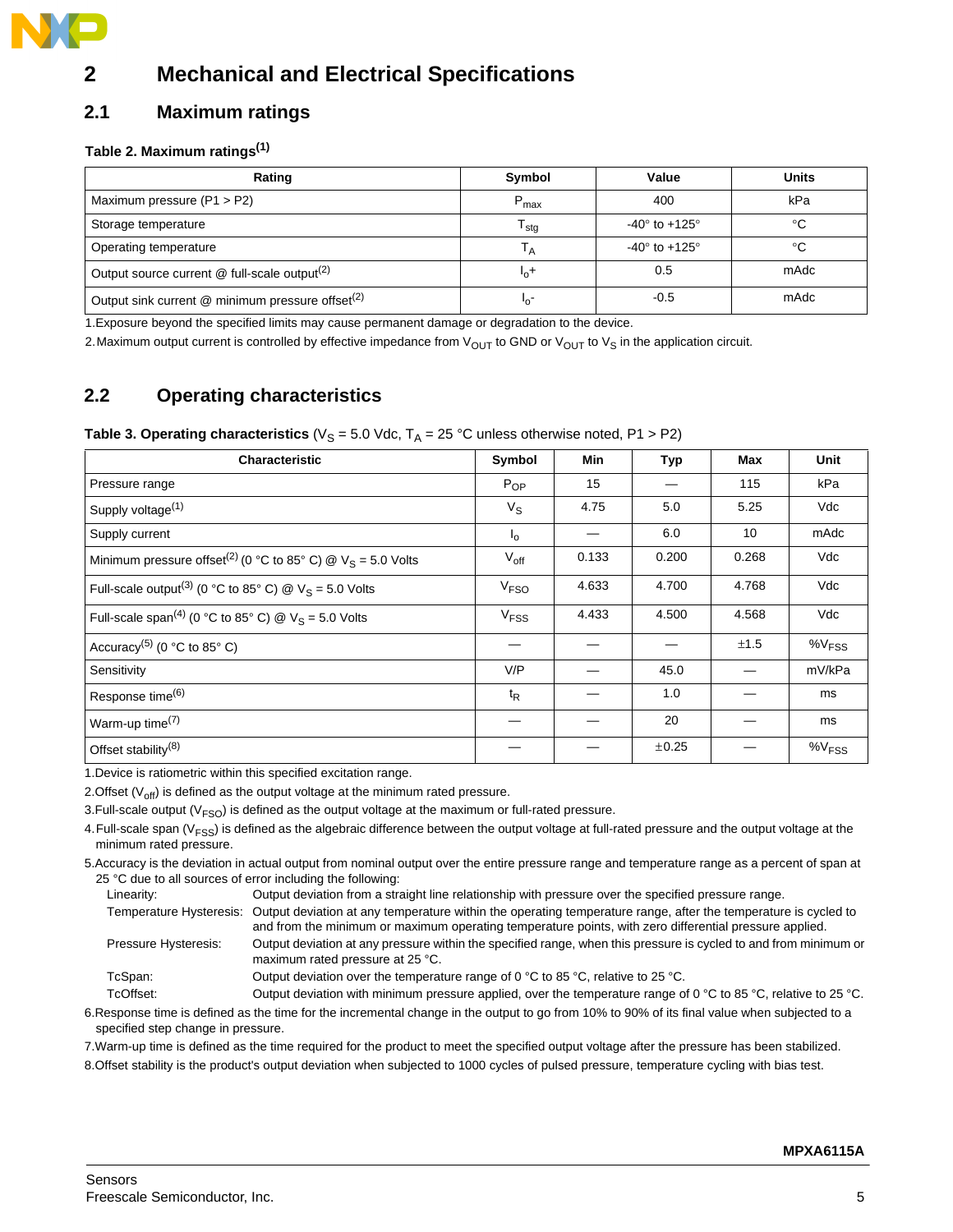

## <span id="page-5-0"></span>**3 On-chip Temperature Compensation and Calibration**

Figure 3 illustrates the absolute sensing chip in the basic super small outline chip carrier (case 98ARH99066A).

Figure 4 shows a typical application circuit (output source current operation).

Figure 5 shows the sensor output signal relative to pressure input. Typical minimum and maximum output curves are shown for operation over 0 °C to 85 °C temperature range. The output will saturate outside of the rated pressure range.

A fluorosilicone gel isolates the die surface and wire bonds from the environment, while allowing the pressure signal to be transmitted to the silicon diaphragm. The MPXxx6115A series pressure sensor operating characteristics, internal reliability and qualification tests are based on use of dry air as the pressure media. Media other than dry air may have adverse effects on sensor performance and long-term reliability. Contact the factory for information regarding media compatibility in your application.



Sealed Vacuum Reference





**Figure 4. Typical application circuit (output source current operation)**



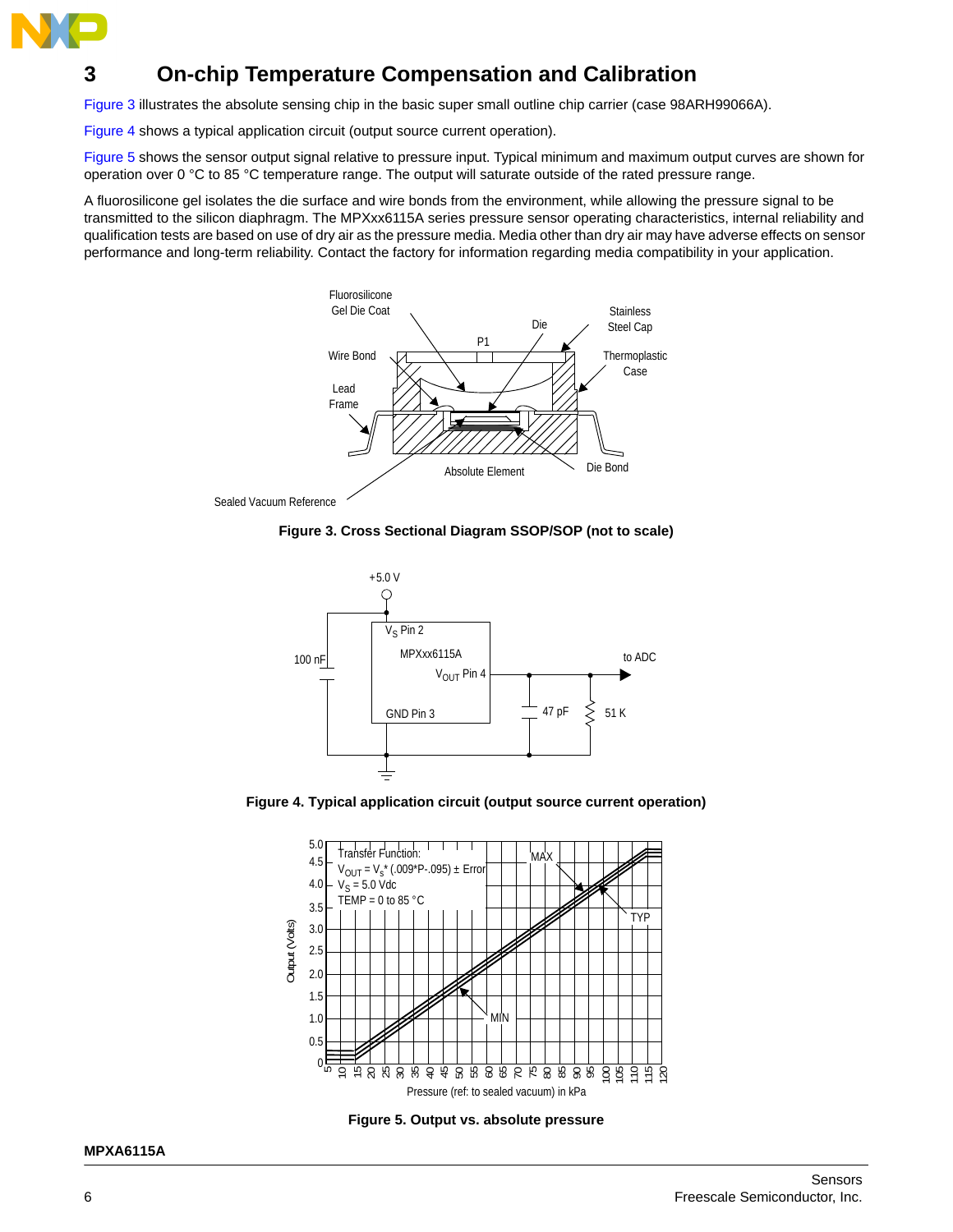

**Nominal Transfer Value:**  $V_{OUT} = V_S x (0.009 x P - 0.095)$  $\pm$  (Pressure Error x Temp. Factor x 0.009 x  $V_S$ )  $V_S = 5.0 \pm 0.25$  Vdc

#### **Figure 6. Transfer function**



NOTE: The Temperature Multiplier is a linear response from 0 ºC to -40 ºC and from 85 ºC to 125 ºC

#### **Figure 7. Temperature error band**



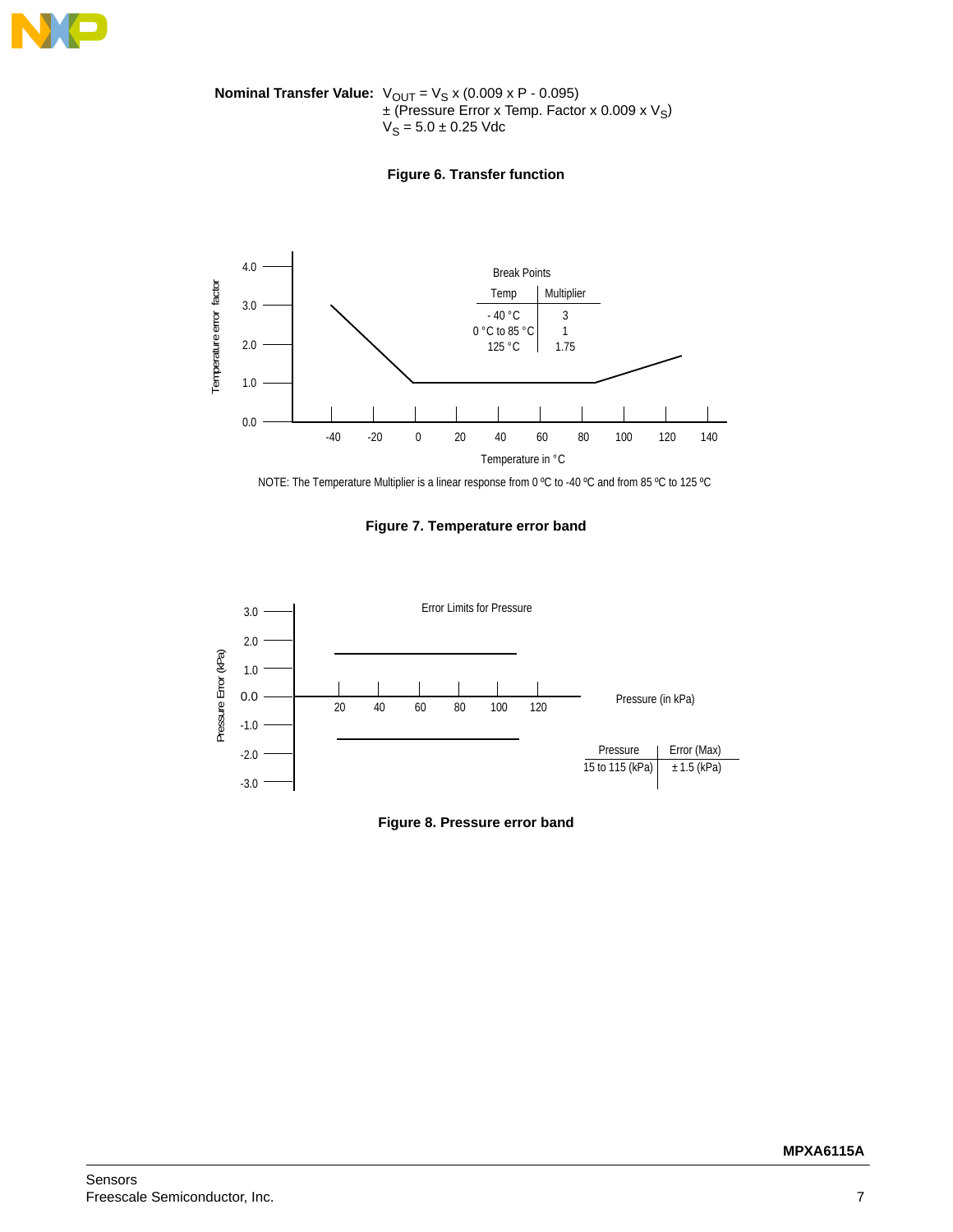

## <span id="page-7-0"></span>**4 Package Information**

### <span id="page-7-1"></span>**4.1 Minimum recommended footprint for small and super small packages**

Surface mount board layout is a critical portion of the total design. The footprint for the semiconductor package must be the correct size to ensure proper solder connection interface between the board and the package. With the correct pad geometry, the packages will self-align when subjected to a solder reflow process. It is always recommended to fabricate boards with a solder mask layer to avoid bridging and/or shorting between solder pads, especially on tight tolerances and/or tight layouts.



**Figure 9. SOP Footprint (Case 98ASB17756C)**



**Figure 10. SSOP Footprint (Case 98ARH99066A and 98ARH99089A)**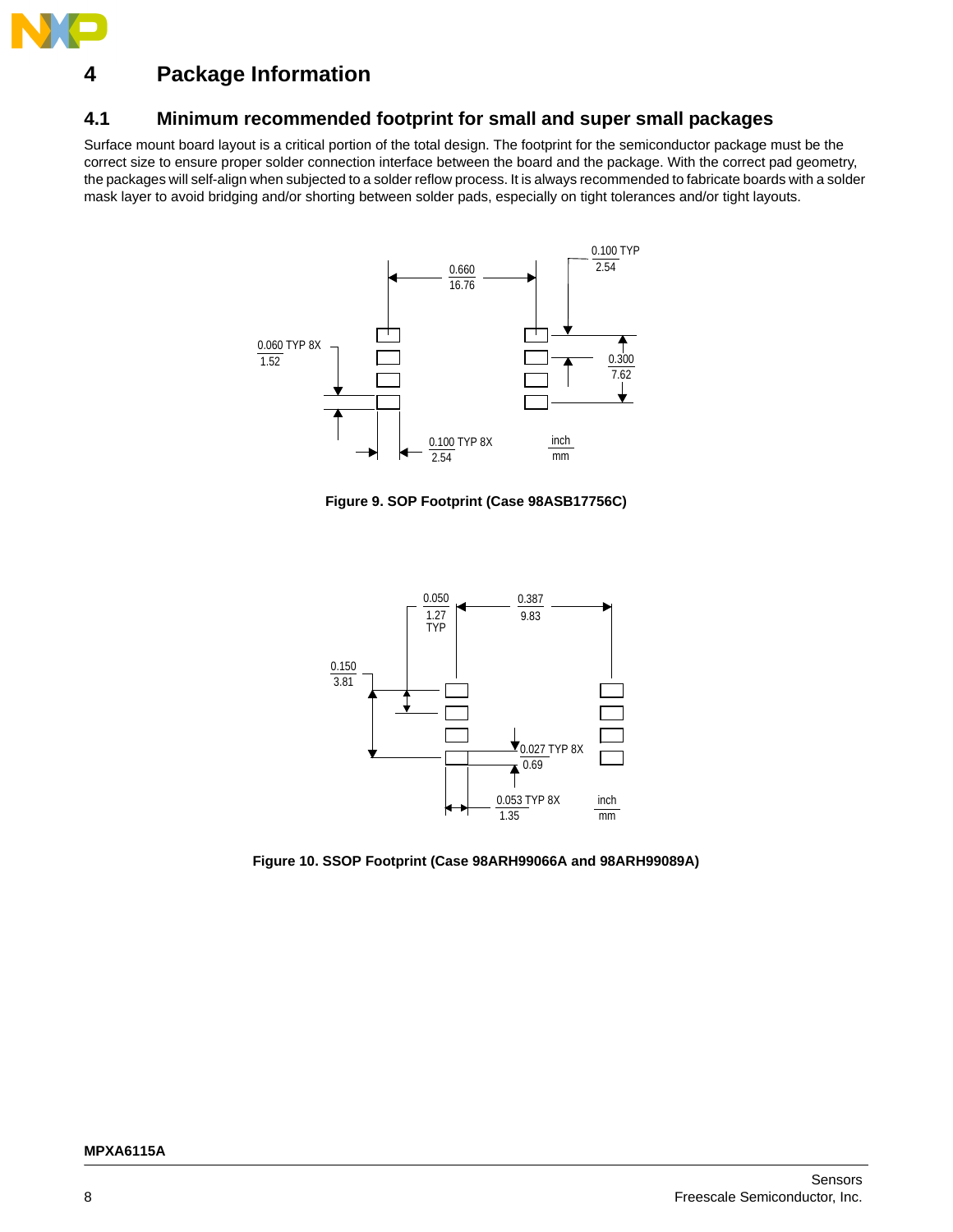

## <span id="page-8-0"></span>**4.2 Package dimensions**

This drawing is located at [http://cache.freescale.com/files/shared/doc/package\\_info/98ASB17756C.pdf](http://cache.freescale.com/files/shared/doc/package_info/98ASB17756C.pdf).



|            |            | <b>MILLIMETERS</b> | <b>INCHES</b> |            |
|------------|------------|--------------------|---------------|------------|
| <b>DIM</b> | <b>MIN</b> | MAX                | MIN           | MAX        |
| Α          | 10.54      | 10.79              | 0.415         | 0.425      |
| B          | 10.54      | 10.79              | 0.415         | 0.425      |
| C          | 5.38       | 5.84               | 0.212         | 0.230      |
| D          | 0.96       | 1.07               | 0.038         | 0.042      |
| G          | 2.54       | BSC                | 0.100         | <b>BSC</b> |
| Н          | 0.05       | 0.25               | 0.002         | 0.010      |
| J          | 0.23       | 0.28               | 0.009         | 0.011      |
| K          | 1.55       | 1.80               | 0.061         | 0.071      |
| M          | $\Omega$ . | 7.                 | 0.            | 7.         |
| N          | 10.29      | 10.54              | 0.405         | 0.415      |
| S          | 18.01      | 18.41              | 0.709         | 0.725      |

NOTES:

- 1. DIMENSIONING AND TOLERANCING PER ASME Y14.5M, 1994
- 2. CONTROLLING DIMENSION: INCH.
- 3. DIMENSION "A" AND "B" DO NOT INCLUDE MOLD PROTRUSION.
- 4. MAXIMUM MOLD PROTRUSION 0.15 (0.006).
- 5. ALL VERTICAL SURFACES 5' TYPICAL DRAFT.

| FREESCALE SEMICONDUCTOR. INC.<br>O<br>ALL RIGHTS RESERVED. | MECHANICAL OUTLINE |  | PRINT VERSION NOT TO SCALE |             |  |  |
|------------------------------------------------------------|--------------------|--|----------------------------|-------------|--|--|
| $THF$ :                                                    |                    |  | DOCUMENT NO: 98ASB17756C   | RFV: A      |  |  |
| 8 ID SENSOR SOP                                            |                    |  | STANDARD: NON-JEDEC        |             |  |  |
|                                                            |                    |  |                            | 10 JAN 2013 |  |  |

#### **Case 98ASB17756C, Small outline package**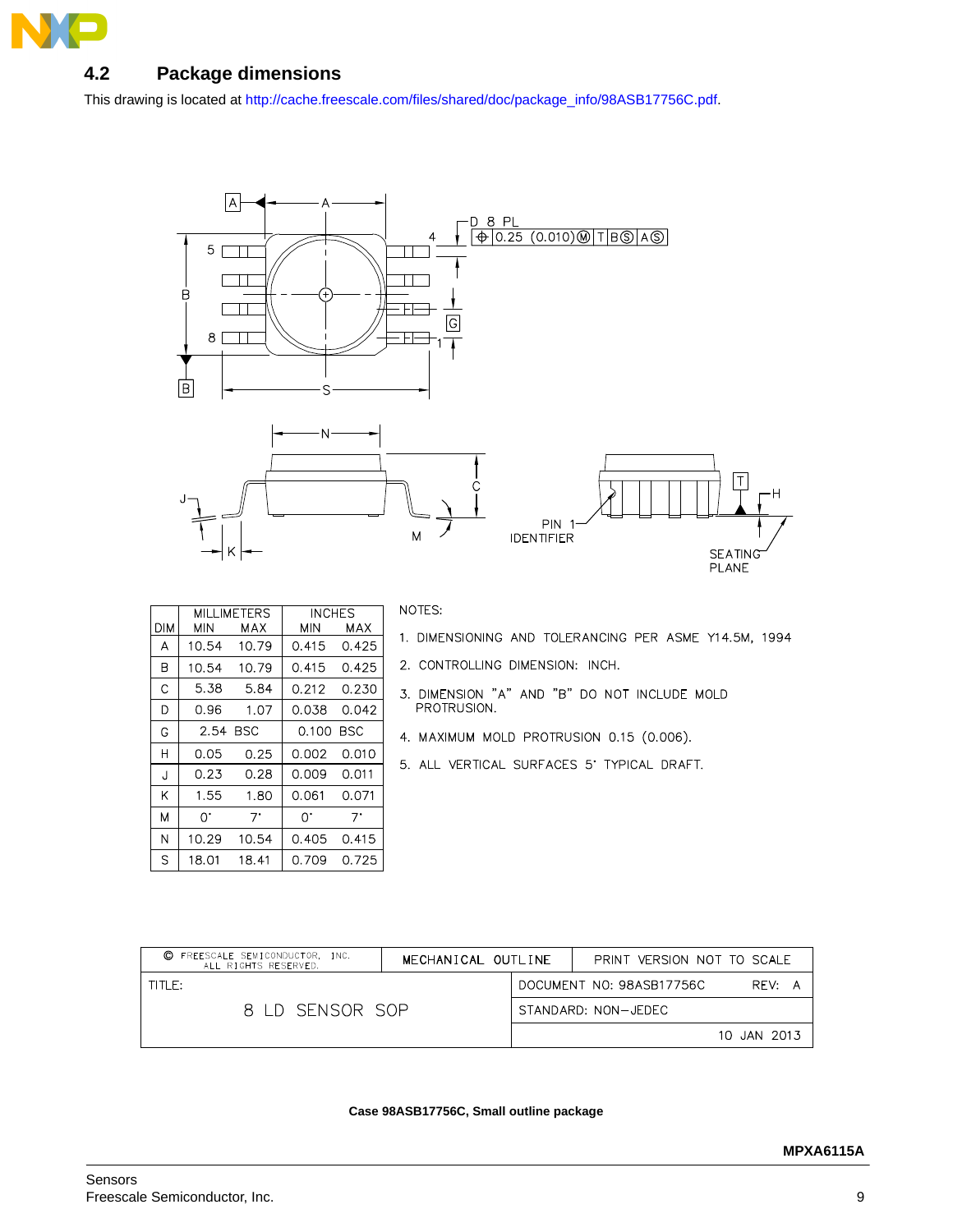

This drawing is located a[t http://cache.freescale.com/files/shared/doc/package\\_info/98ASB17757C.pdf](http://cache.freescale.com/files/shared/doc/package_info/98ASB17757C.pdf).



NOTES:<br>1. DIMENSIONING AND TOLERANCING PER ANSI<br>2. CONTROLLING DIMENSION: INCH.<br>3. DIMENSION A AND B DO NOT INCLUDE MOLD<br>PROTRUSION.<br>4. MAXIMUM MOLD PROTRUSION 0.15 (0.006).<br>5. ALL VERTICAL SURFACES 5`TYPICAL DRAFT.

|            |                   | <b>INCHES</b> | <b>MILLIMETERS</b> |            |  |
|------------|-------------------|---------------|--------------------|------------|--|
| <b>DIM</b> | MAX<br><b>MIN</b> |               | <b>MIN</b>         | <b>MAX</b> |  |
| A          | 0.415             | 0.425         | 10.54              | 10.79      |  |
| в          | 0.415             | 0.425         | 10.54              | 10.79      |  |
| C          | 0.500             | 0.520         | 12.70              | 13.21      |  |
| D          | 0.038             | 0.042         | 0.96               | 1.07       |  |
| G          |                   | 0.100 BSC     | 2.54 BSC           |            |  |
| н          | 0.002             | 0.010         | 0.05               | 0.25       |  |
| J          | 0.009             | 0.011         | 0.23               | 0.28       |  |
| K          | 0.061             | 0.071         | 1.55               | 1.80       |  |
| M          | U.                | 7°            | $0^{\circ}$        | 7°         |  |
| Ν          | 0.444             | 0.448         | 11.28              | 11.38      |  |
| s          | 0.709             | 0.725         | 18.01              | 18.41      |  |
| v          | 0.245             | 0.255         | 6.22               | 6.48       |  |
| W          | 0.115             | 0.125         | 2.92               | 3.17       |  |

**Case 98ASB17757C, small outline package**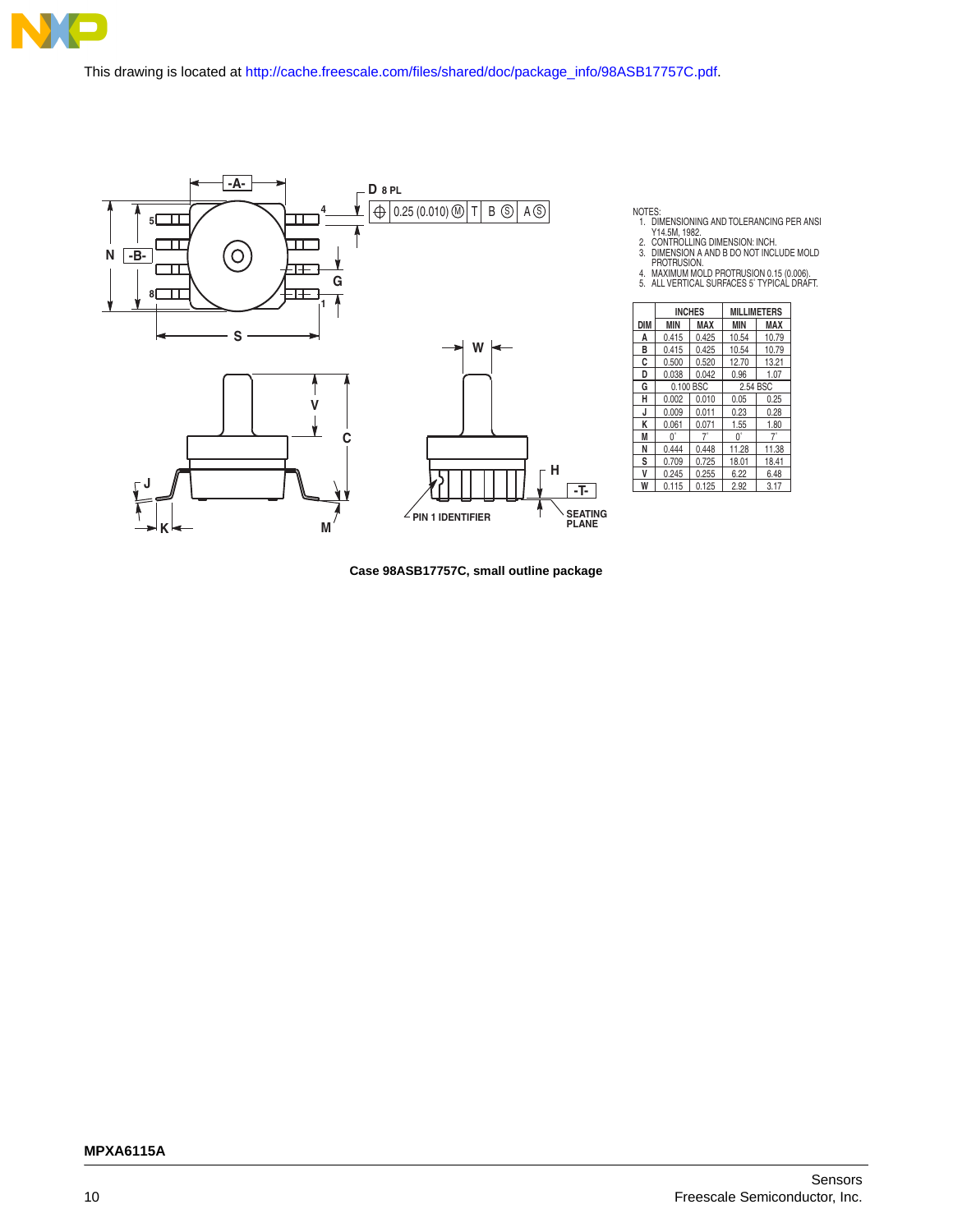



ELECTRONIC VERSIONS ARE UNCONTROLLED EXCEPT WHEN ACCESSED DIRECTLY FROM WWCM.<br>PRINTED VERSIONS ARE UNCONTROLLED, EXCEPT WHEN STAMPED "CONTROLLED COPY" IN RED.

**Case 98ASB17759C, small outline package**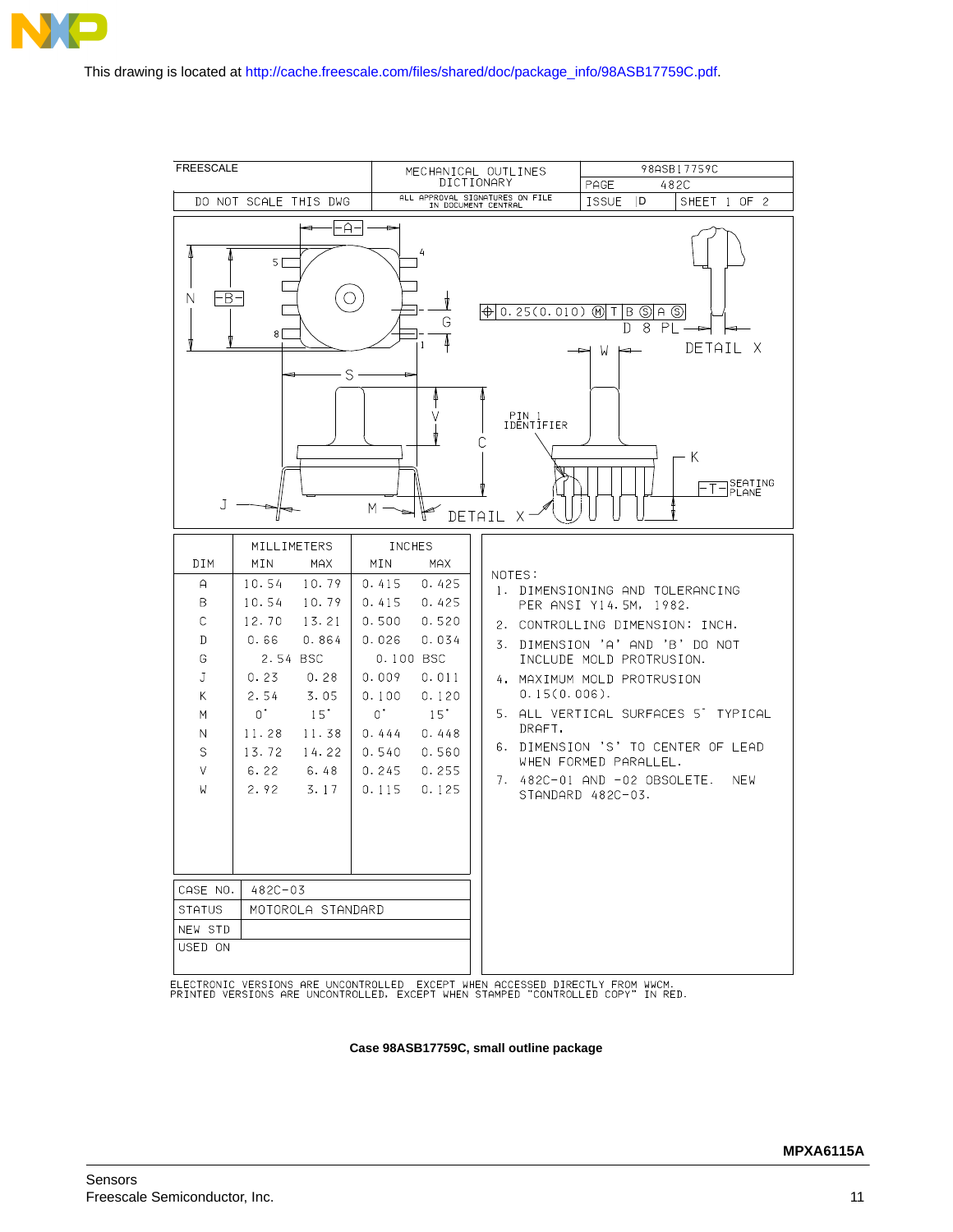

This drawing is located a[t http://cache.freescale.com/files/shared/doc/package\\_info/98ASA99303D.pdf.](http://cache.freescale.com/files/shared/doc/package_info/98ASA99303D.pdf)



| © FREESCALE SEMICONDUCTOR, INC.<br>ALL RIGHTS RESERVED. |                                     | MECHANICAL OUTLINE | PRINT VERSION NOT TO SCALE |  |
|---------------------------------------------------------|-------------------------------------|--------------------|----------------------------|--|
| TITF:                                                   | DOCUMENT NO: 98ASA99303D<br>RFV: D  |                    |                            |  |
| 8 LD SOP. SIDE PORT                                     | CASE NUMBER: 1369-01<br>13 DEC 2010 |                    |                            |  |
|                                                         | STANDARD: NON-JEDEC                 |                    |                            |  |

PAGE 1 OF 2

#### **Case 98ASA99303D, Small Outline Package**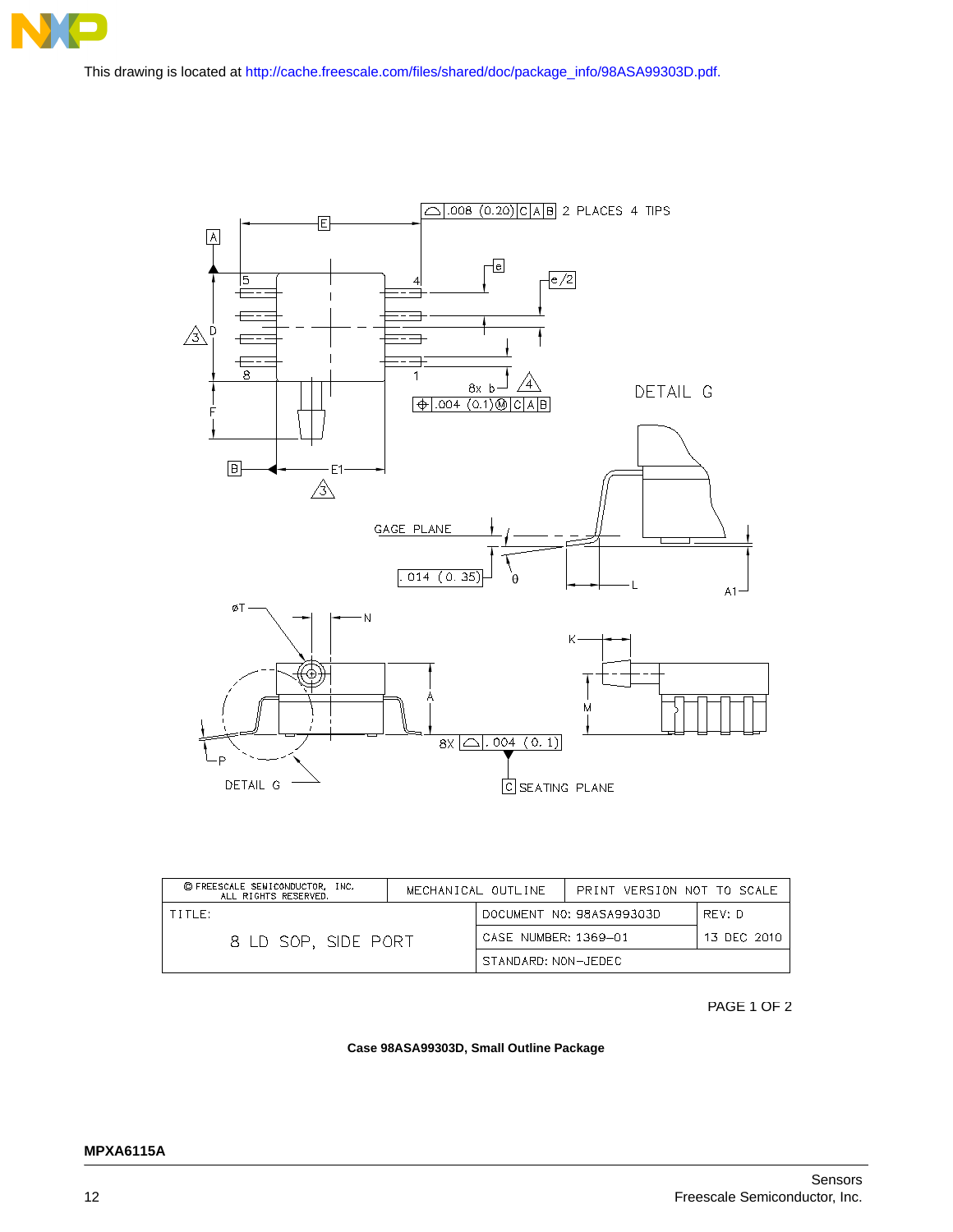

NOTES:<br>1. CONTROLLING DIMENSION: INCH

2. INTERPRET DIMENSIONS AND TOLERANCES PER ASME Y14.5M-1994.

 $\frac{A}{A}$  dimensions do not include mold flash or pprotrusions.<br>Mold flash and protrusions shall not exceed .006 (0.152) PER SIDE.

 $\overbrace{A}\overbrace{A}$  dimension does not include dambar protrusion. Allowable dambar protrusion shall be .008 (0.203) Maximum.

|                     |            | <b>INCHES</b>              |            | <b>MILLIMETERS</b>       |                          |                        | <b>INCHES</b>       | <b>MILLIMETERS</b> |                            |
|---------------------|------------|----------------------------|------------|--------------------------|--------------------------|------------------------|---------------------|--------------------|----------------------------|
| <b>DIM</b>          | <b>MIN</b> | <b>MAX</b>                 | <b>MIN</b> | <b>MAX</b>               | <b>DIM</b>               | <b>MIN</b>             | MAX                 | <b>MIN</b>         | MAX                        |
| А                   | .300       | .330                       | 7.62       | 8.38                     | $\theta$                 | $\bigcap$ <sup>*</sup> | $7^{\circ}$         | $\Omega$           | $7^{\circ}$                |
| A1                  | .002       | .010                       | 0.05       | 0.25                     | $\overline{\phantom{0}}$ |                        |                     |                    |                            |
| b                   | .038       | .042                       | 0.96       | 1.07                     | $\overline{\phantom{0}}$ |                        |                     |                    |                            |
| D                   | .465       | .485                       | 11.81      | 12.32                    | $\equiv$                 |                        |                     |                    |                            |
| Е                   |            | .717 BSC                   |            | 18.21 BSC                | $\overline{\phantom{0}}$ |                        |                     |                    |                            |
| E1                  | .465       | .485                       | 11.81      | 12.32                    | $\equiv$                 |                        |                     |                    |                            |
| e                   |            | .100 BSC                   |            | 2.54 BSC                 | $\overline{\phantom{0}}$ |                        |                     |                    |                            |
| F                   | .245       | .255                       | 6.22       | 6.47                     | $\overline{\phantom{0}}$ |                        |                     |                    |                            |
| K                   | .120       | .130                       | 3.05       | 3.30                     | $\overline{\phantom{0}}$ |                        |                     |                    |                            |
|                     | .061       | .071                       | 1.55       | 1.80                     | $\overline{\phantom{0}}$ |                        |                     |                    |                            |
| M                   | .270       | .290                       | 6.86       | 7.36                     | $\overline{\phantom{0}}$ |                        |                     |                    |                            |
| N                   | .080       | .090                       | 2.03       | 2.28                     | $\overline{\phantom{0}}$ |                        |                     |                    |                            |
| P                   | .009       | .011                       | 0.23       | 0.28                     | $\overline{\phantom{0}}$ |                        |                     |                    |                            |
| Τ                   | .115       | .125                       | 2.92       | 3.17                     | $\overline{\phantom{0}}$ |                        |                     |                    |                            |
|                     |            | C FREESCALE SEMICONDUCTOR, |            |                          |                          |                        |                     |                    |                            |
|                     |            | ALL RIGHTS RESERVED.       | INC.       | MECHANICAL OUTLINE       |                          |                        |                     |                    | PRINT VERSION NOT TO SCALE |
| TITLE:              |            |                            |            | DOCUMENT NO: 98ASA99303D |                          |                        | REV: D              |                    |                            |
| 8 LD SOP, SIDE PORT |            |                            |            | CASE NUMBER: 1369-01     |                          |                        |                     | 13 DEC 2010        |                            |
|                     |            |                            |            |                          |                          |                        | STANDARD: NON-JEDEC |                    |                            |

PAGE 2 OF 2

#### **Case 98ASA99303D, Small outline package**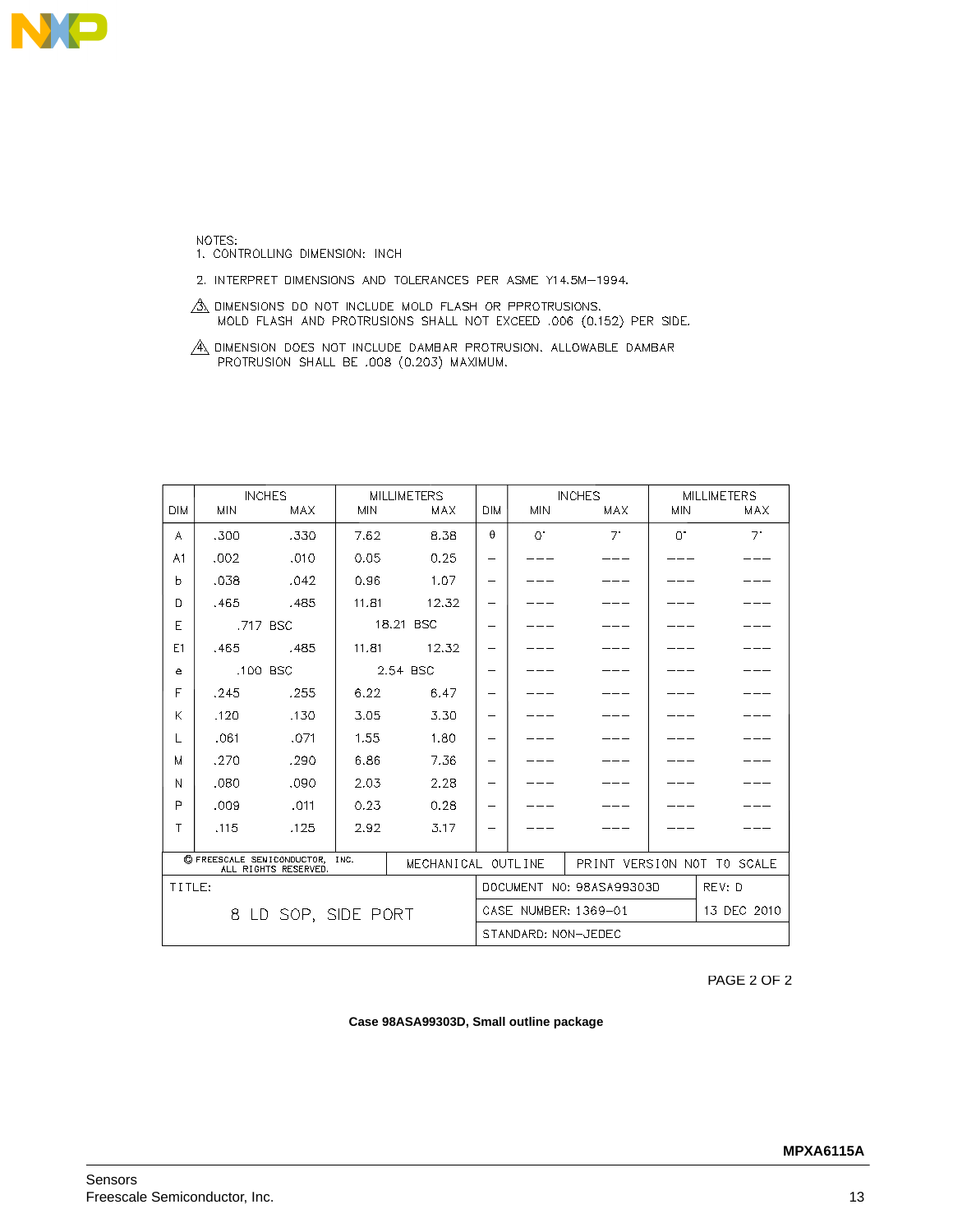

[This drawing is located at h](http://cache.freescale.com/files/shared/doc/package_info/98ARH99066A.pdf)ttp://cache.freescale.com/files/shared/doc/package\_info/98ARH99066A.pdf.



| © FREESCALE SEMICONDUCTOR, INC.<br>ALL RIGHTS RESERVED. |           | MECHANICAL OUTLINE |  | PRINT VERSION NOT TO SCALE        |             |
|---------------------------------------------------------|-----------|--------------------|--|-----------------------------------|-------------|
| TITI F:-                                                | 8 I F A D |                    |  | DOCUMENT NO: 98ARH99066A   REV: H |             |
|                                                         |           |                    |  | CASE NUMBER: 1317-04              | 13 APR 2012 |
|                                                         |           |                    |  | STANDARD: NON-JEDEC               |             |

PAGE 1 OF 3

#### **Case 98ARH99066A, Super small outline package**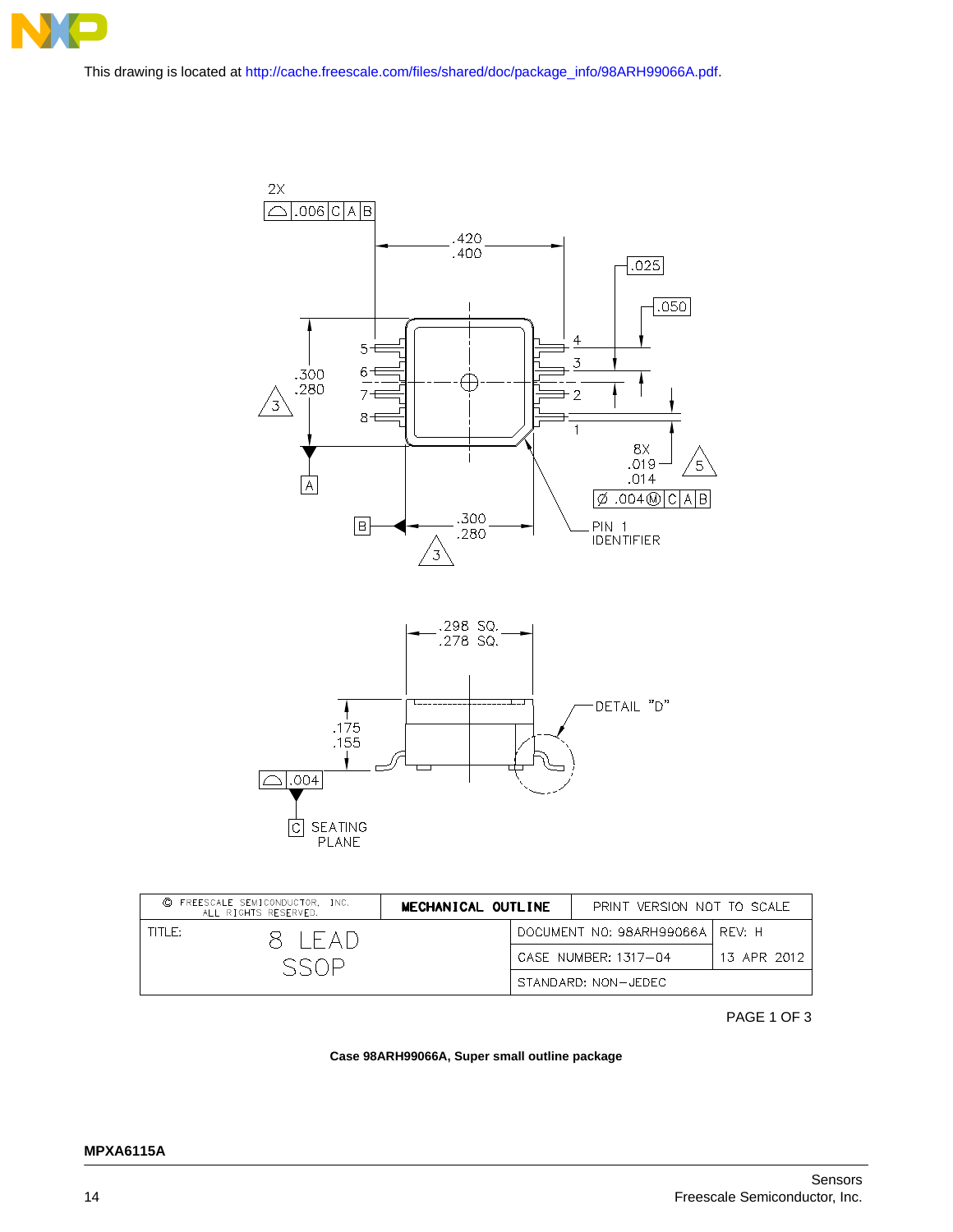



| © FREESCALE SEMICONDUCTOR, INC.<br>ALL RIGHTS RESERVED. |           | MECHANICAL OUTLINE |  | PRINT VERSION NOT TO SCALE        |             |
|---------------------------------------------------------|-----------|--------------------|--|-----------------------------------|-------------|
| TITLE:                                                  | 8 I F AI) |                    |  | DOCUMENT NO: 98ARH99066A   REV: H |             |
|                                                         |           |                    |  | CASE NUMBER: 1317-04              | 13 APR 2012 |
|                                                         |           |                    |  | STANDARD: NON-JEDEC               |             |

PAGE 2 OF 3

#### **Case 98ARH99066A, Super small outline package**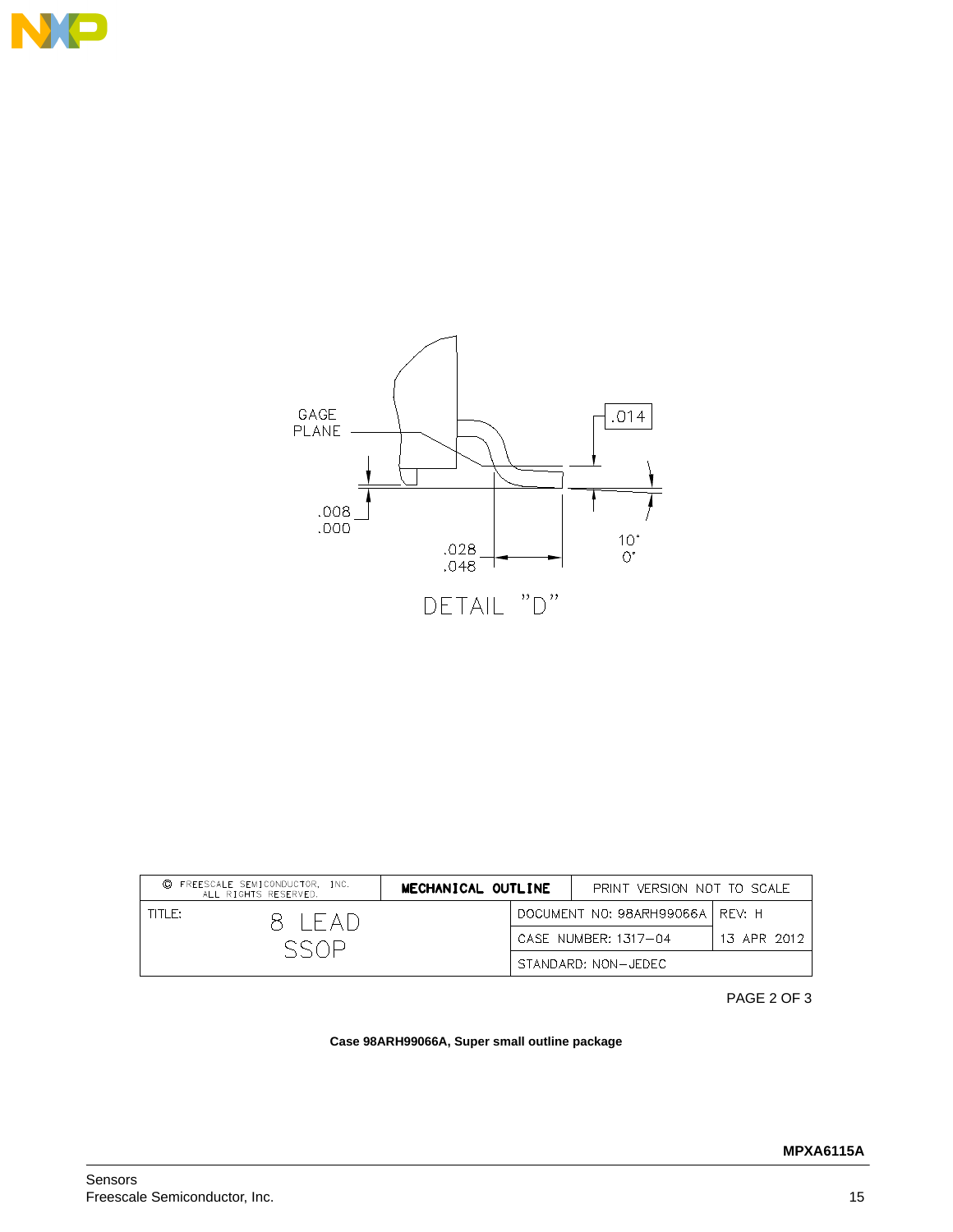

NOTES:

- 1. ALL DIMENSIONS IN INCHES.
- 2. DIMENSIONING AND TOLERANCING PER ASME Y14.5M-1994.

 $\overbrace{3N}$  dimensions do not include mold flash or protrusions.<br>MOLD FLASH OR PROTRUSION SHALL NOT EXCEED .006 INCHES PER SIDE.

4. ALL VERTICAL SURFACES TO BE 5' MAXIMUM.

 $\sqrt{6}$  DIMENSION DOES NOT INCLUDE DAMBAR PROTRUSION.<br>ALLOWABLE DAMBAR PROTRUSION SHALL BE .008 INCHES MAXIMUM.

| © FREESCALE SEMICONDUCTOR, INC.<br>ALL RIGHTS RESERVED. | MECHANICAL OUTLINE |  | PRINT VERSION NOT TO SCALE        |             |
|---------------------------------------------------------|--------------------|--|-----------------------------------|-------------|
| TITI E:<br>8 IFAD                                       |                    |  | DOCUMENT NO: 98ARH99066A   REV: H |             |
|                                                         |                    |  | CASE NUMBER: 1317-04              | 13 APR 2012 |
|                                                         |                    |  | STANDARD: NON-JEDEC               |             |

PAGE 3 OF 3

#### **Case 98ARH99066A, Super small outline package**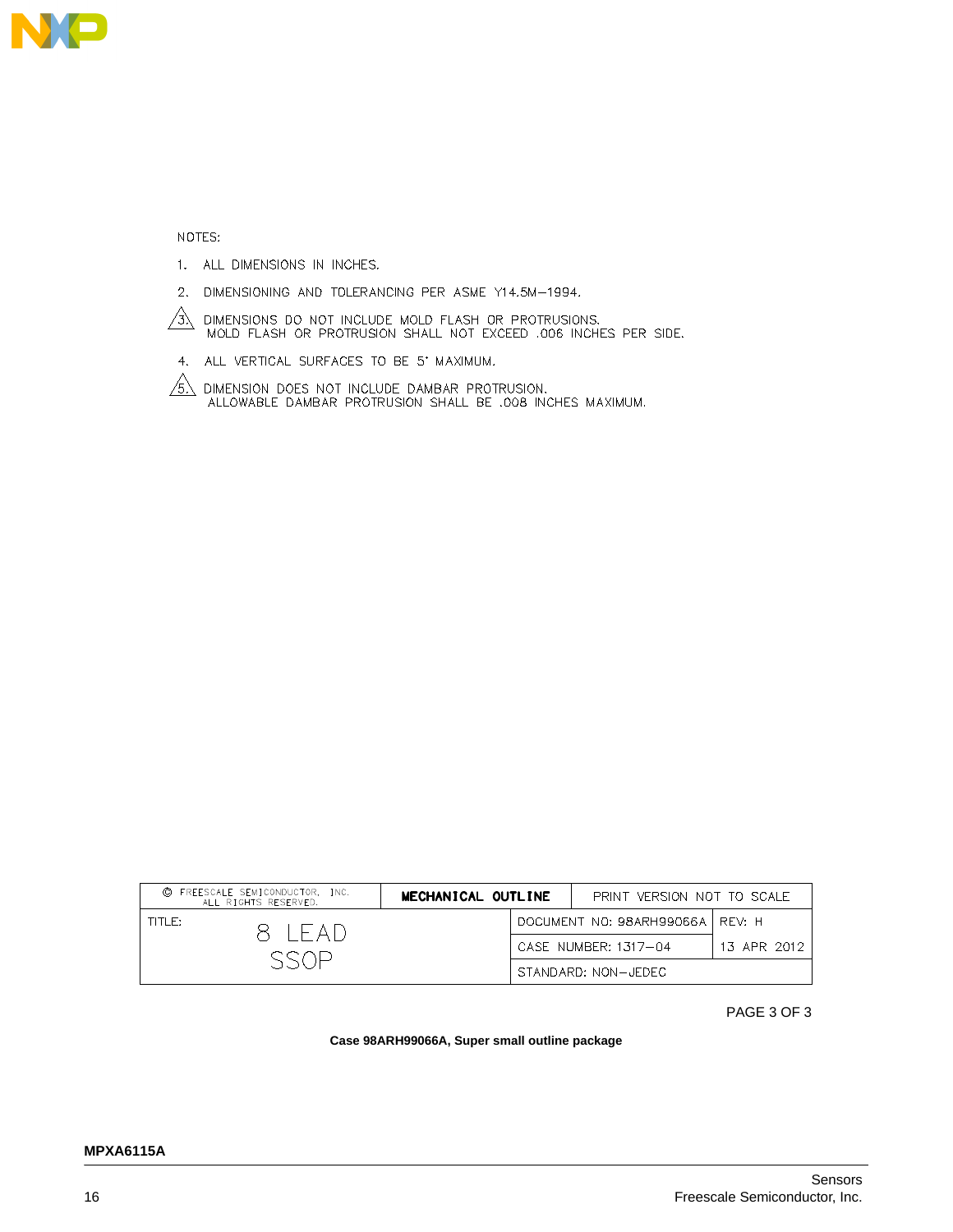

This drawing is located a[t http://cache.freescale.com/files/shared/doc/package\\_info/98ARH99089A.pdf.](http://cache.freescale.com/files/shared/doc/package_info/98ARH99089A.pdf)



| C FREESCALE SEMICONDUCTOR, INC.<br>ALL RIGHTS RESERVED. |             | MECHANICAL OUTLINE<br>PRINT VERSION NOT TO SCALE |                          |             |
|---------------------------------------------------------|-------------|--------------------------------------------------|--------------------------|-------------|
| TITLE:                                                  |             |                                                  | DOCUMENT NO: 98ARH99089A | RFV: D      |
| 8 I D.                                                  | PORTED SSOP |                                                  | CASE NUMBER: 1317A-04    | 26 OCT 2006 |
|                                                         |             | STANDARD: NON-JEDEC                              |                          |             |

PAGE 1 OF 2

#### **Case 98ARH99089A, Super small outline package**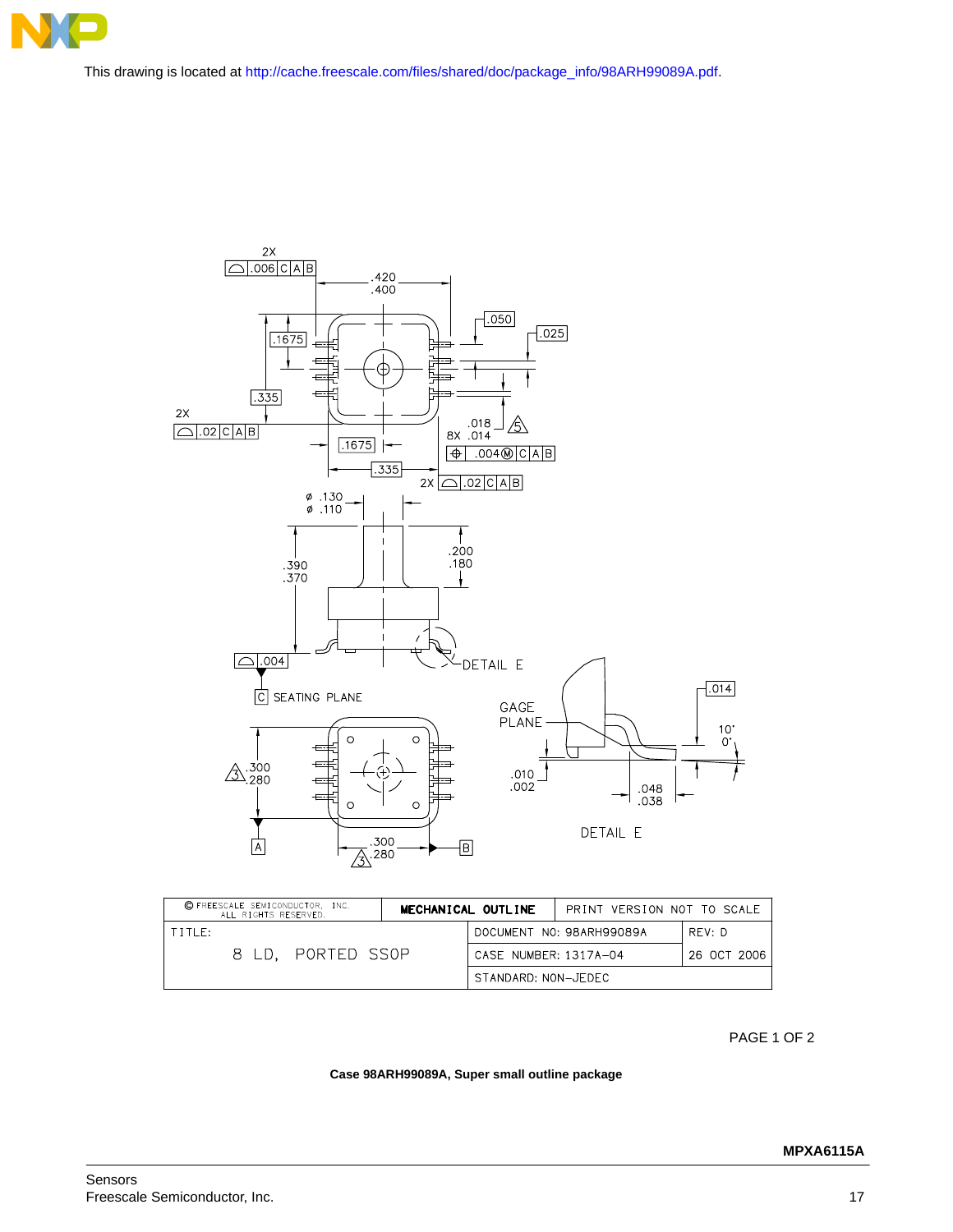

NOTES:

- 1. ALL DIMENSIONS IN INCHES.
- 2. DIMENSIONING AND TOLERANCING PER ASME Y14.5M-1994.



- $\sqrt{3}$ . DIMENSIONS DO NOT INCLUDE MOLD FLASH OR PROTRUSIONS.<br>MOLD FLASH OR PROTRUSION SHALL NOT EXCEED .006 INCHES PER SIDE.
- 4. ALL VERTICAL SURFACES TO BE 5' MAXIMUM.
- $\sqrt{\frac{2}{3}}$  dimension does not include dambar protrusion.<br>ALLOWABLE DAMBAR PROTRUSION SHALL BE .008 INCHES MAXIMUM.

| C FREESCALE SEMICONDUCTOR, INC.<br>ALL RIGHTS RESERVED. |                   | MECHANICAL OUTLINE  |                       | PRINT VERSION NOT TO SCALE |             |
|---------------------------------------------------------|-------------------|---------------------|-----------------------|----------------------------|-------------|
| TITIF:                                                  |                   |                     |                       | DOCUMENT NO: 98ARH99089A   | RFV: D      |
|                                                         | 8 LD. PORTED SSOP |                     | CASE NUMBER: 1317A-04 |                            | 26 OCT 2006 |
|                                                         |                   | STANDARD: NON-JEDEC |                       |                            |             |

PAGE 2 OF 2

**Case 98ARH99089A, Super small outline package**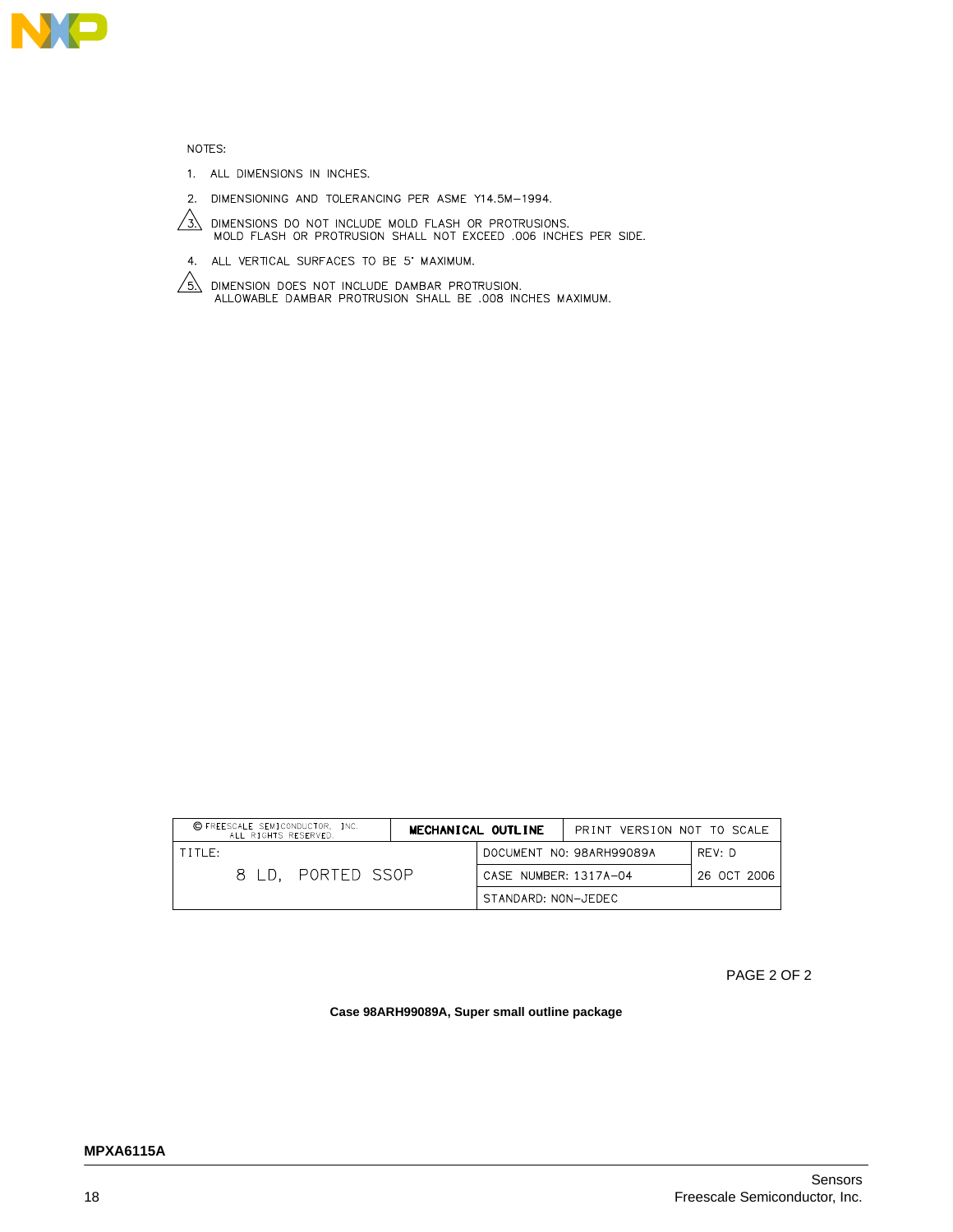

# <span id="page-18-0"></span>**5 Revision History**

### **Table 4. Revision history**

| <b>Revision</b><br>number | <b>Revision</b><br>date | <b>Description of changes</b>                                                                                               |  |  |
|---------------------------|-------------------------|-----------------------------------------------------------------------------------------------------------------------------|--|--|
| 7.1                       | 05/2012                 | Updated Package Drawing 98ARH99066A was Rev. F, updated to Rev. H,                                                          |  |  |
| 7.2                       | 10/2012                 | On page 1, changed typical output voltage from 4.8V to 4.7V to match typical output voltage listed on page 3 of<br>document |  |  |
| 7.3                       | 04/2015                 | Removed obsolete part numbers MPXAZ6115A6U and MPXAZ6115AC6U from data sheet.<br>Updated format.                            |  |  |